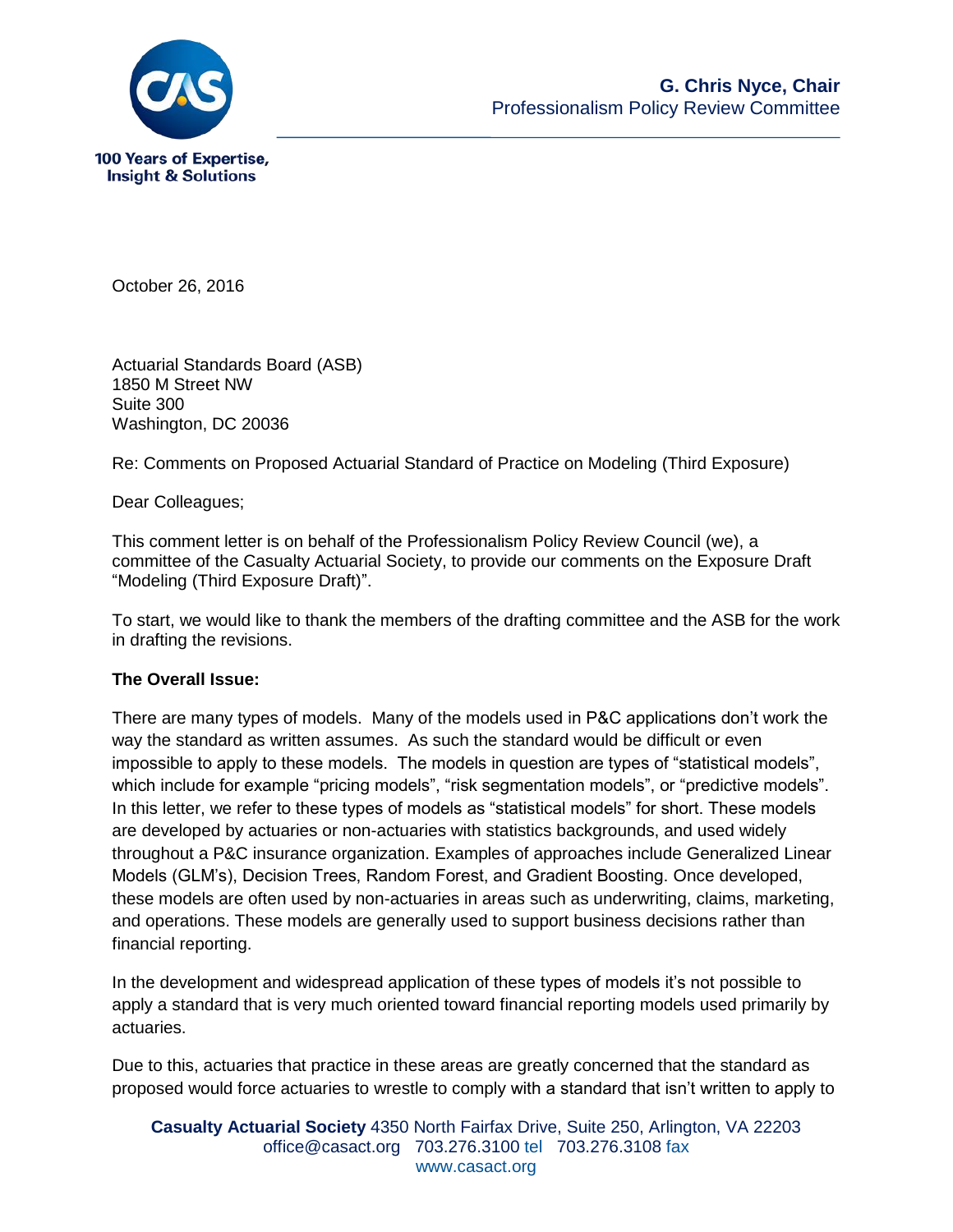what they are doing. Further, this dilemma could make actuaries a poor choice in the minds of non-actuaries in developing and maintaining statistical models.

We do think the standard could be applied to other types of models, for example, financial reporting models would seem to work the way the standard implies. However, the way the standard is proposed, it is impossible to interpret and apply in the context of statistical models. We worry this could put actuaries working on statistical models in the position of having to choose between their current jobs, or consider if they should leave the profession to practice what many love to do to avoid having to cope with a standard that is written in a way that is inconsistent with how statistical models are estimated and used.

Below we have laid out some of the specific factors that culminate in this result. This stems from a combination of issues. One is that definitions of terms are inconsistent with the way the terms are used in statistical modeling. But we feel that it is not just the definitions, but also the context in which they are applied. The modeling terminology and processes discussed in the standard are consistent with financial reporting models, but not consistent with how terminology is applied to statistical models and the processes used in their development.

## **Specific Comments:**

Many of these comments are common with the prior comments from the CAS Task Force that commented on the second exposure. Some examples of how the third exposure draft is inconsistent with the use of statistical models include:

- 1 2.10-The definition and use of the term **model run** is could be interpreted in two different ways when it comes to statistical models. There can be many runs to estimate the model, or change the form of the model. Then when in widespread usage, you could consider each use of the model to be a **model run** as well, such as each risk priced for a pricing model or each claim evaluated for a claims model. Practicing actuaries are uncertain how the provisions regarding **model runs** should be applied for these types of models. These are two separate processes.
- 2 2.1 The definition of the **assumptions** as model inputs creates inconsistencies when major **assumptions** are involved in the selection of the model form itself, for example, **assumptions** about the underlying distribution of the variables.
- 3 2.11 The definition of **parameters** as input isn't always correct applied to statistical models, whose output is referred to as **parameters**. For example, the coefficients of a regression or GLM are considered **parameters**, as would be the scoring system that is derived from a statistical model, but they are not inputs to the model, but instead outputs.
- 4 3.4.7,b The use of the term **margin** doesn't have a clear application in many types of models. For example, a risk scoring model, which rates claims on a scale of 1 to 100 as to the likelihood of adverse development, does not include elements to which the term **margin** as used in the standard could be applied.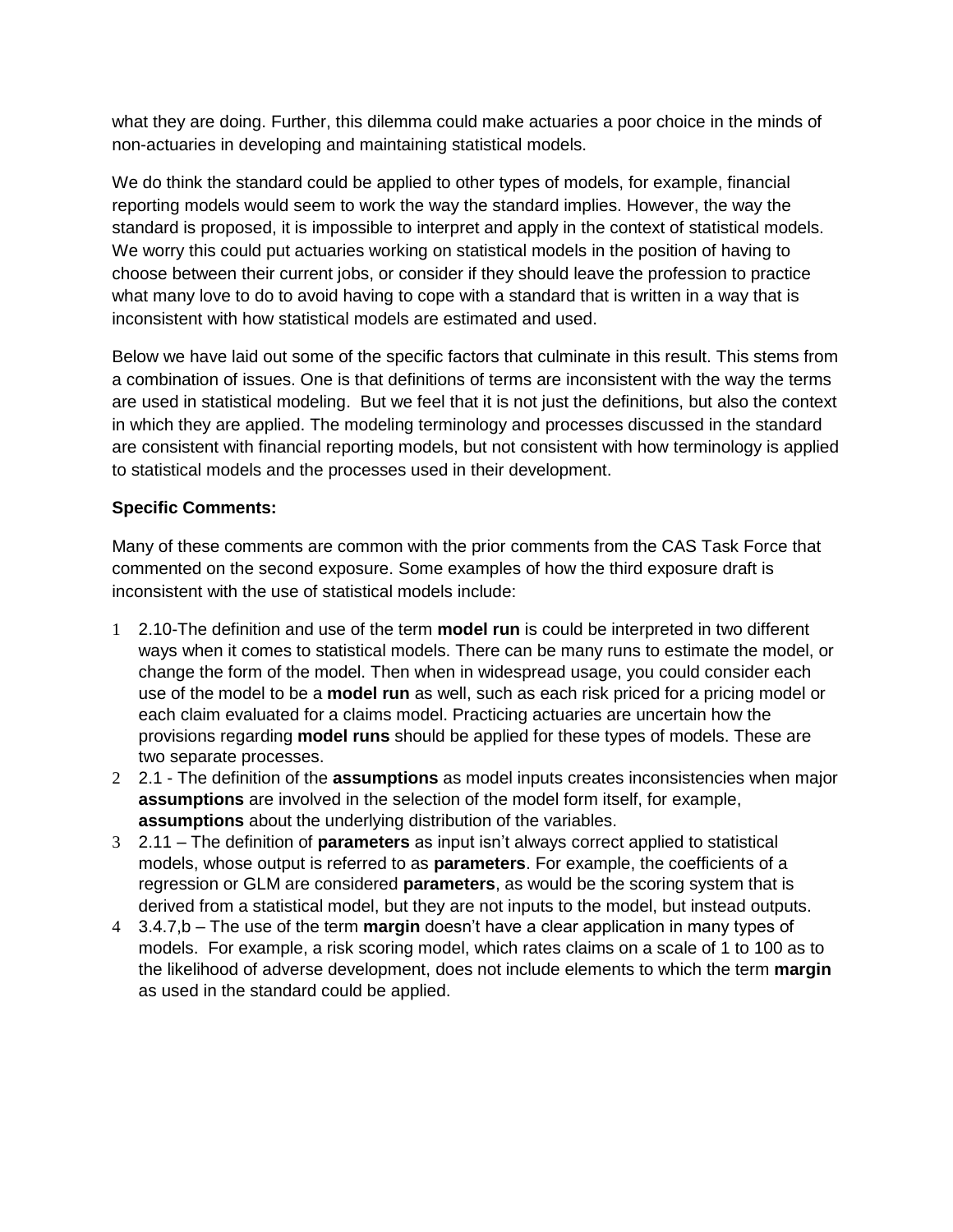We would like to share other points that aren't directly related to statistical models, but are important to consider broadly.

5 3.5.1 - The use of the term "validation" isn't defined, and is used in a different sense from the more common usage of the term by the Federal Reserve and other regulators. This will almost certainly create difficulty in applying the standard. Since it could be interpreted that the actuary needs to validate models used, and in practice P&C actuaries might use many models in a single day, and can't "validate" them all. This could effectively end the role of actuaries in estimating and using these models.

The Federal Reserve has rigorous guidance around model validation, but it is not applied to "each model run" as in the standard, and is the responsibility of the organization, not the individual. We think the intent of the drafting committee is best served without invoking the term "validation", as it may be interpreted by regulators more aligned to the Federal Reserve definition, for example, to create a much higher hurdle for the actuary than the drafters intend.

6 3.3 – The discussion of the actuary on a modeling team still leaves unclear the extent the actuary can rely on non-actuarial professionals. An example would be the economic scenario generator (ESG) in a risk model. Must the actuary apply the standard to the ESG work done by a professional economist if it is used in a risk model the actuary develops?

While these inconsistencies could possibly be individually fixed, it is the holistic impact of the differences in definitions along with a context to the standard that is focused on a particular type of financial reporting model which is very different than whole other classes of models. This creates a potentially insurmountable challenge in applying the standard to statistical models. Our concern is that promulgating this standard with application to every model, could effectively preclude actuaries from participating or using a whole class of models just because they differ from what the drafters had in mind. These models are critically important to actuarial practice today, and their applications are growing rapidly. As such, the standard as written could do significant harm to the profession. In fact, we worry some actuaries may choose to give up their designation in order to continue doing the actuarial work they are proficient in doing, if a standard is deemed to be impossible to apply in practice.

We ask that the scope of the standard be modified to apply to the financial reporting models it best addresses. We suggest the best longer run approach is to bring in members to the drafting group with expertise in statistical models to help refine the approach of future standards that may apply to statistical models.

We thank the drafters again for their efforts.

Sincerely;

of Cars Nyce

Chris Nyce, Chair CAS Professionalism Policy Review Council